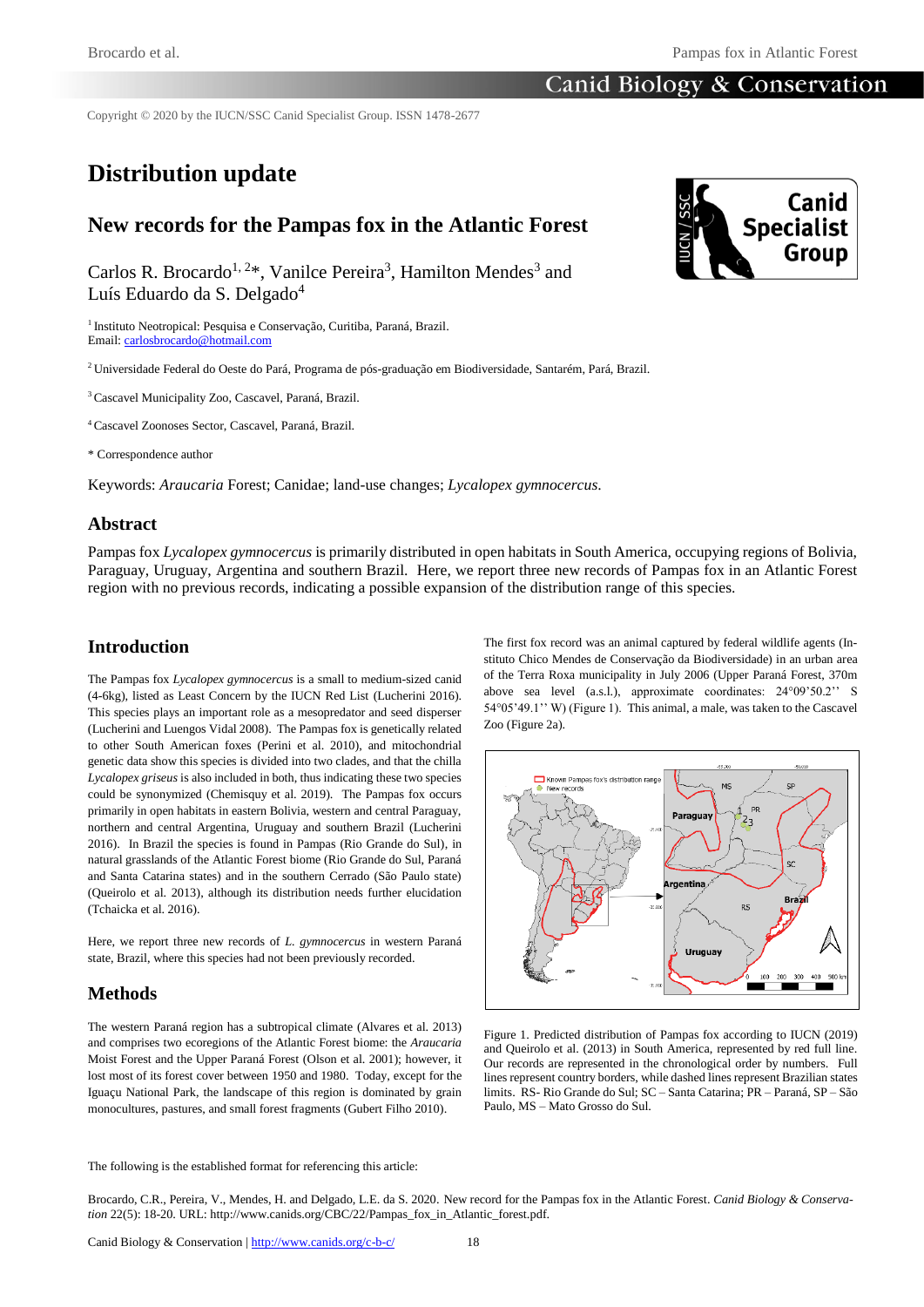The second record corresponded to a male hit by a car in July 2014 near Povo Park, in Toledo municipality (Upper Paraná Forest and Araucaria Moist Forest contact zone, 530m a.s.l., coordinates: 24°41'36.9'' S 53°45'07.0'' W) (Figure 1). This fox was rescued by Paraná state wildlife agents (Instituto Ambiental do Paraná) and taken to Cascavel Zoo. Due to serious injuries, one of his rear legs was amputated (Figure 2b).

The third and last record was obtained from a news website (CGN, 2019), following reports by local people of an "unknown animal" that appeared in the suburbs of Cascavel municipality in April 2019 (*Araucaria* Moist Forest, 740m a.s.l., coordinates: 24°55'37.5'' S 53°26'32.3'' W). The animal was captured by Cascavel Zoo staff and released in a forest remnant (Figure 2c and d).



Figure 2. Pampas foxes recorded in western Paraná. (a) First animal recorded, maintained in Cascavel Municipality Zoo (photo: Varderlei Faria); (b) Second Pampas fox recorded, in Cascavel Municipality Zoo (photo: Hamilton Mendes); (c) Third animal recorded in Cascavel (photo: cgn.inf.br); d) and anesthetized before its release (photo: Hamilton Mendes).

#### **Discussion**

Three other native canid species had been previously recorded in the western Paraná: maned wolf *Chrysocyon brachyurus*, bush dog *Speothos venaticus* and crab-eating fox *Cerdocyon thous*. The latter is the most commonly found and occurs both in forest remnants and disturbed habitats (Brocardo and Cândido-Jr 2012, Brocardo et al. 2019). The Pampas fox is not immediately recognised as a distinct species by the local population. We posit that the presence of Pampas foxes in this region is probably associated with the loss of forest cover in the past 50 years, which would have favoured the expansion in range of this canid (Queirolo et al. 2013), as it has been the case with maned wolves in areas of the Atlantic Forest replaced by pastures and agriculture (Queirolo *et al.* 2011). Although the records presented here may represent individual dispersals rather than a distribution expansion, they comprise a period longer than a decade between them (between 2006 and 2019), which summed to the records of other open habitat specialists in western Paraná region such as the Pampas cat *Leopardus colocola*, Geoffroy's cat *L. geoffroyi*, maned wolf and the European hare *Lepus europaeus*. This highlights the role of land-use changes in benefiting their presence, since these species have been primarily recorded outside forest habitats (Brocardo et al. 2019).

In the Atlantic Forest (Galetti et al. 2017, Bogoni et al. 2018), especially in the region this study was carried out (Brocardo and Cândido-Jr 2012, Brocardo and Delgado 2014), where many mammal species are "losers" affected by forest cover loss, habitat fragmentation and poaching, the Pampas fox may be considered one of the few "winners", experiencing a distribution expansion (Queirolo et al. 2013). Although any ecological consequences of this expansion are still unknown, these canids may compete with crab-eating foxes for resources (Vieira and Port 2007). Nevertheless, neither are threatened, therefore immediate conservation measures not necessary. In the study region the Pampas fox probably uses more open habitats (agriculture, pasture, roads), while the crab-eating fox can also use forest remnants, as observed in other sites. Furthermore, Pampas foxes may change their activity patterns to avoid crab-eating foxes, considered as the dominant competitor (Di Bitetti et al. 2009).

The Pampas fox has had a recent expansion in Cerrado (São Paulo state, Brazil), which is related to loss of forest cover in the Atlantic Forest (Queirolo et al. 2013). This expansion has allowed hybridisation with the hoary fox *Lycalopex vetulus* in contact zones (Garcez 2015). However, this is not a problem with respect to crab-eating foxes, with which Pampas foxes share much of the distribution range and are genetically more distant (Perini et al. 2010, Chemisquy et al. 2019). In western Paraná state, where the Pampas fox is probably a recent immigrant, future studies should address its diet, habitat preferences and the potential impact on other species, primary carnivores through competition. Another relevant question concerns tracing their genetic origin: whether these animals originated from a population to the West (Paraguay, approximately 145km away from the first record) or from an eastern population (central Paraná state, approximately 190km away from the third record).

#### **Acknowledgements**

We thank Instituto Ambiental do Paraná and Instituto Chico Mendes de Conservação da Biodiversidade for providing information on two captured Pampas foxes. Spatial data of Pampas fox distribution was provided by the IUCN. CRB received a post-doctoral fellowship from Coordenação de Aperfeiçoamento de Pessoal de Nível Superior – Brasil (CAPES) Finance Code 001. We thank the reviewers for their suggestions to improve the manuscript.

### **References**

Alvares, C.A., Stape, J.L., Sentelhas, P.C., de Moraes Gonçalves, J.L. and Sparovek, G. 2013. Köppen's climate classification map for Brazil. *Meteorologische Zeitschrift* 22(6): 711–728. DOI: [10.1127/0941-2948/](https://doi.org/10.1127/0941-2948/2013/0507) [2013/0507](https://doi.org/10.1127/0941-2948/2013/0507)

Bogoni, J.A., Pires, J.S.R., Graipel, M.E., Peroni, N. and Peres, C.A. 2018. Wish you were here: How defaunated is the Atlantic Forest biome of its medium-to large-bodied mammal fauna? *PloS one*, 13(9): e0204515. DOI: [10.1371/journal.pone.0204515](https://doi.org/10.1371/journal.pone.0204515)

Brocardo, C.R. and Cândido Jr., J.F. 2012. Persistência de mamíferos de médio e grande porte em fragmentos de floresta ombrófila mista no estado do Paraná, Brasil. *Revista Árvore* 36(2): 301–310. DOI: [10.1590/S0100-](https://www.scielo.br/scielo.php?pid=S0100-67622012000200011&script=sci_arttext) [67622012000200011](https://www.scielo.br/scielo.php?pid=S0100-67622012000200011&script=sci_arttext)

Brocardo, C.R., da Silva, M.X., Ferracioli, P., Cândido Jr., J.F., Bianconi, G.V., Moraes, M.F.D., Galetti, M., Passamani, M., Policena, A. and dos Reis, N.R. 2019. Mamíferos do Parque Nacional do Iguaçu. *Oecologia Australis* 23(2): 165–190.

Brocardo, C.R. and Delgado, L.E. da S. 2014. Records and conservation of white-lipped peccary in the region of Iguaçu National Park, Brazil. *Suiform Soundings* 13: 38–43.